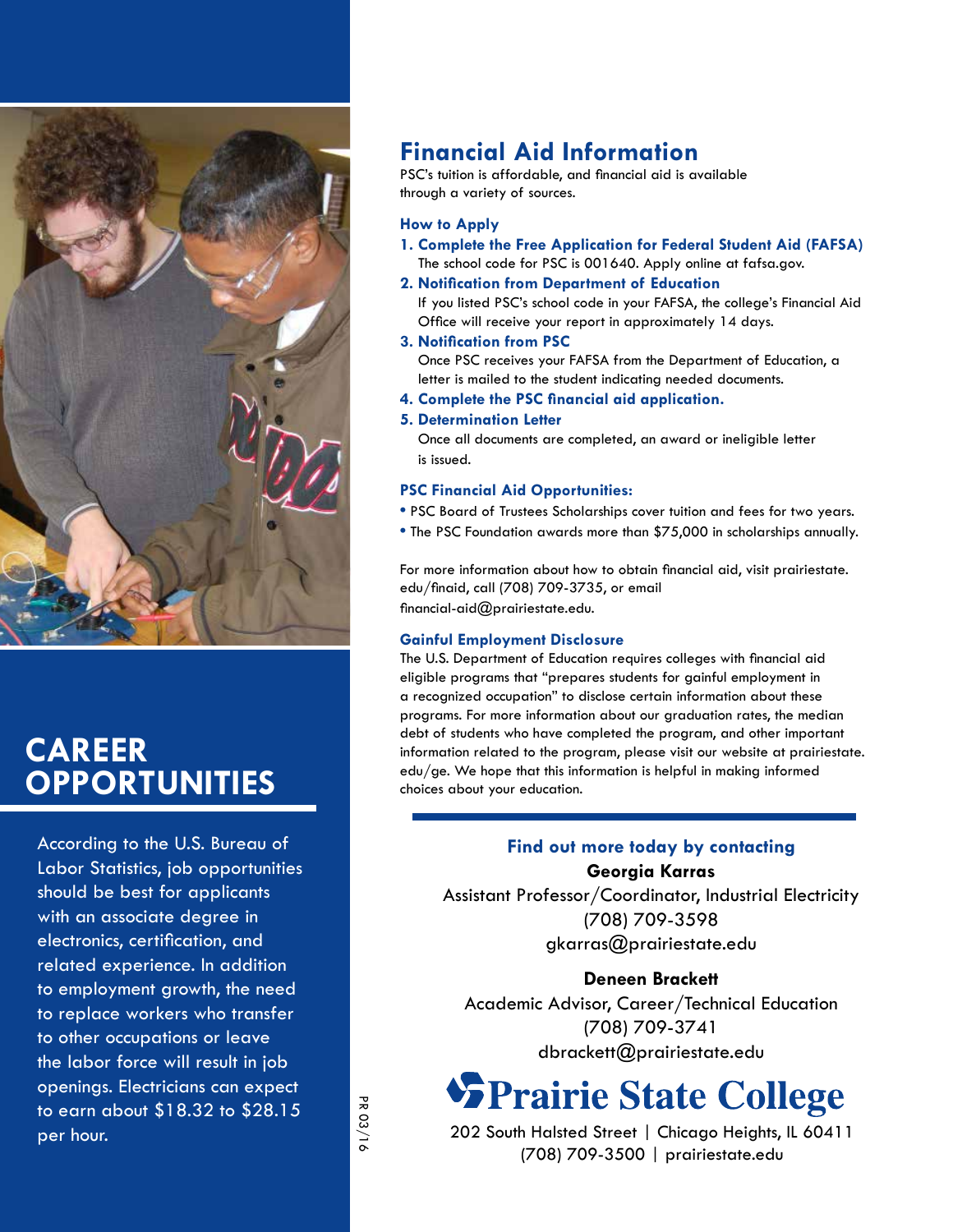# PRAIRIE STATE COLLEGE **Industrial Electricity**

LE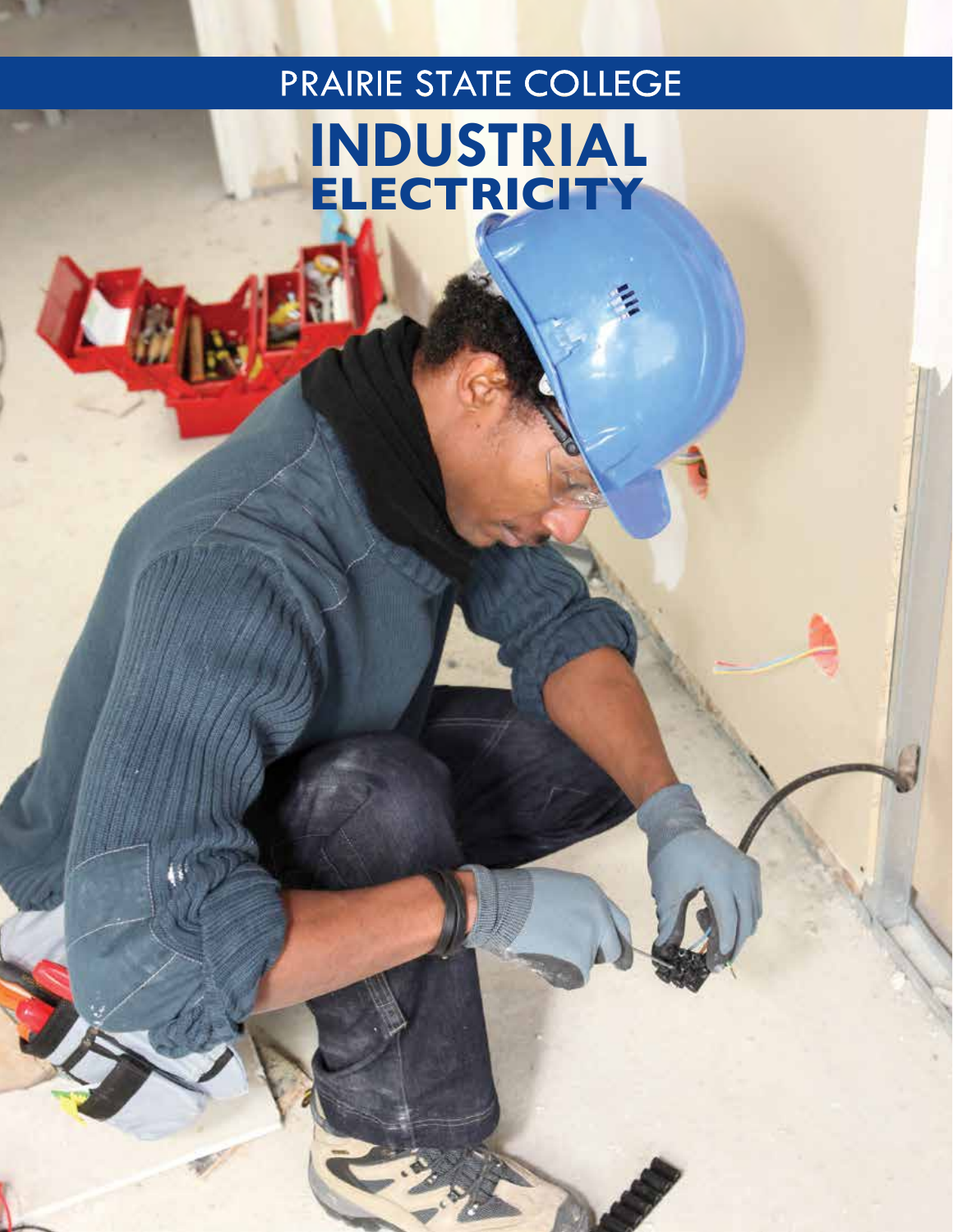

### **Industrial Electricity at Prairie State College**

Electricians install and maintain all of the electrical and power systems for homes, businesses, and factories. Prairie State College (PSC) offers programs to prepare students to work as electricians. Electricians usually focus on either construction or maintenance, although many do both. Electricians specializing in construction primarily install wiring systems in industrial, commercial, and residential facilities. Electricians specializing in maintenance fix and upgrade existing electrical systems and repair electrical equipment.

### **degrees and certificates**

### **Associate in Applied Science (A.A.S.)** Industrial Electrician

**Certificate of Achievement**

Industrial Electrician Industrial Maintenance Technician

### **Industrial Electrician**

### *A.A.S. Degree*

The industrial electrician degree program prepares students for work as electricians in industrial, commercial, and residential settings.

| <b>I. General Education Core</b>          | 19-21 credits                                |                        |
|-------------------------------------------|----------------------------------------------|------------------------|
| <b>Area A: Communication</b>              | 6                                            |                        |
| <b>ENG 101</b>                            | Composition I - with a grade of C or better. | 3                      |
| <b>COMM 101</b>                           | Principles of Communication                  | 3                      |
| <b>Area B: Humanities and Fine Arts</b>   | 3                                            |                        |
| Select one course from Area B             |                                              |                        |
| <b>Area C: Mathematics</b>                | $3 - 4$                                      |                        |
| Select one course from:                   |                                              |                        |
| IT 106                                    | <b>Mathematics for Computers</b>             | 3                      |
| <b>MATH 151</b>                           | College Algebra                              | 4                      |
| <b>TECH 109</b>                           | <b>Technical Mathematics I</b>               | 4                      |
| <b>Area D: Physical and Life Sciences</b> |                                              | 4-5                    |
| Select one course from:                   |                                              |                        |
| <b>CHEM 105</b>                           | Survey of General Chemistry                  | 4                      |
| CHEM 110                                  | General Chemistry I                          | 5                      |
| <b>PHYSC 111</b>                          | <b>Physical Science</b>                      | $\boldsymbol{\Lambda}$ |
| <b>PHYSI 101</b>                          | Conceptual Physics                           | 4                      |
| <b>PHYSI 120</b>                          | College Physics I                            | 4                      |
| <b>PHYSI 210</b>                          | University Physics I                         | 4                      |
| Area E: Social and Behavioral Science     | 3                                            |                        |

*Select one course from Area E*

|                  | <b>II. Program Requirements</b>           | 41 credits     |
|------------------|-------------------------------------------|----------------|
| COL 101          | First-Year Seminar                        |                |
| <b>COL 102</b>   | Career Development Seminar                |                |
| ELECT 101        | <b>Fundamentals of Electricity I</b>      | 2              |
| ELECT 102        | <b>Fundamentals of Electricity II</b>     | 2              |
| ELECT 103        | <b>Alternating Current</b>                | 2              |
| <b>ELECT 105</b> | Power, Transformers, Polyphase Circuits   | 2              |
| ELECT 106        | <b>DC Motors and Generators</b>           | 2              |
| ELECT 107        | <b>AC Motors and Generators</b>           | $\overline{c}$ |
| ELECT 108        | <b>Electrical Control for Machines I</b>  | $\overline{2}$ |
| ELECT 109        | <b>Electric Control for Machines II</b>   | $\overline{2}$ |
| ELECT 111        | <b>Electronic Principles I</b>            | $\overline{2}$ |
| ELECT 112        | Electronic Principles II                  | 2              |
| ELECT 113        | <b>Blueprint Reading for Electricians</b> | $\overline{c}$ |
| ELECT 114        | <b>National Electrical Code</b>           | $\overline{c}$ |
| ELECT 120        | <b>Electrical Safety</b>                  | $\overline{2}$ |
| <b>ELECT 159</b> | <b>Electrical Wiring I</b>                | $\overline{2}$ |
| ELECT 203        | <b>Industrial Electronics I</b>           | $\overline{2}$ |
| ELECT 204        | <b>Industrial Electronics II</b>          | $\overline{2}$ |
| ELECT 208        | Programmable Logic Controllers I          | $\overline{2}$ |
| ELECT 209        | Programmable Logic Controllers II         | $\overline{2}$ |
| ELECT 298        | <b>Electrical Seminar</b>                 | 1              |
| ELECT 299        | Electrical Internship                     | $\overline{2}$ |